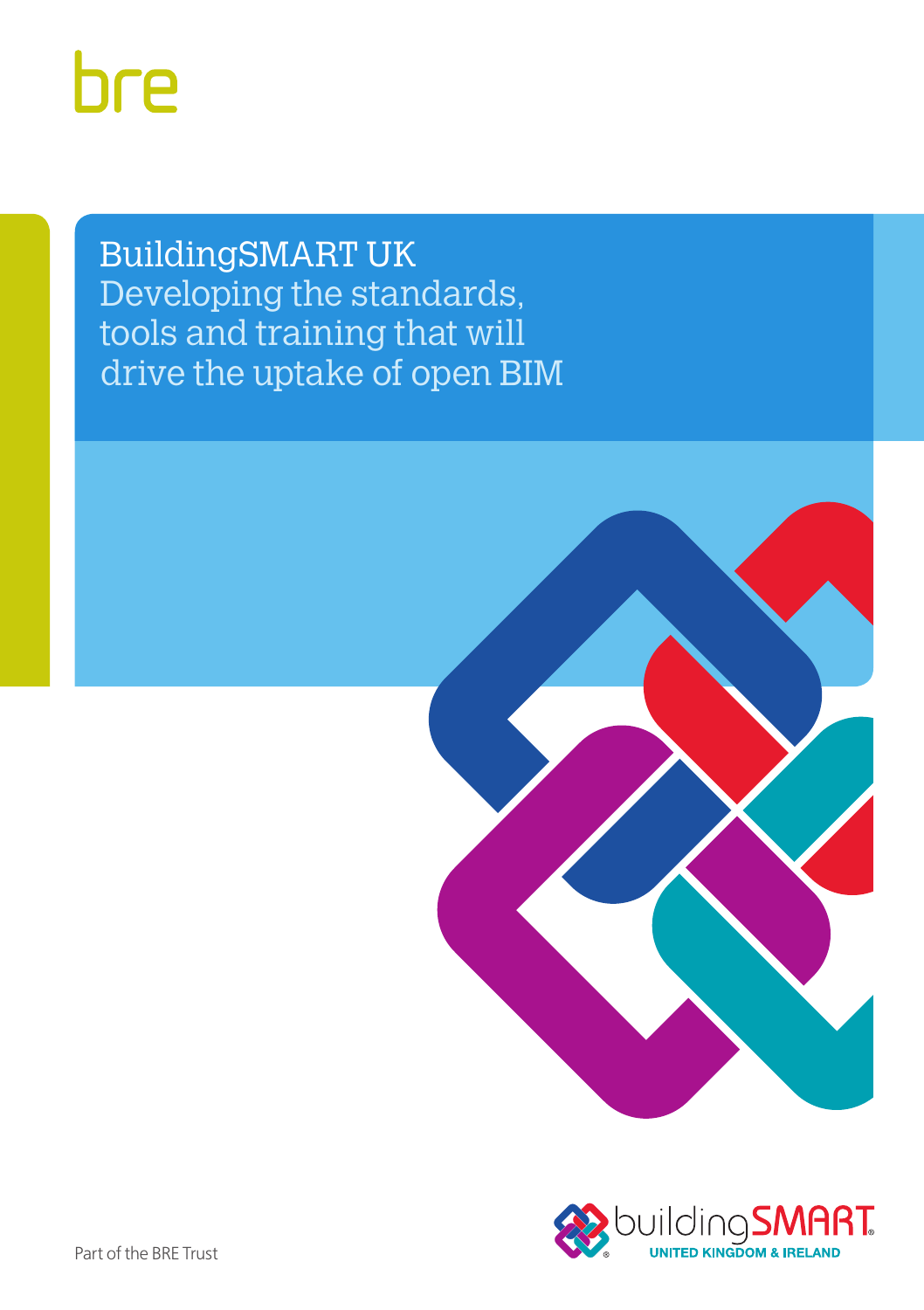# "By joining BuildingSMART UK you get access to the best independent knowledge on open BIM. You can share and learn from the growing UK-based user community, and from the wider buildingSMART international network." BuildingSMART UK Director, Nick Tune

All centrally procured HM Government projects must be BIM level 2 compliant by 2016.

This is both a major challenge and a great opportunity that will pave the way for significant improvements across the construction sector and the buildings and infrastructure it creates. BuildingSMART UK is the leading force in achieving this goal.

BuildingSMART UK has been working in partnership with government and industry for over 15 years to create standards and supporting programmes to ensure the UK remains at the forefront of global adoption and use of BIM.

Join our growing open BIM community and get access to the best independent knowledge that will give your business the competitive edge.

#### BIM Jargon buster

- **What is BIM?** Building information modeling is a process of designing constructing or operating a building or infrastructure asset using electronic object-oriented information what this means in practice is that a building can be assembled as a kit of parts on computer, before it is built for real.
- **What is open BIM?** It is a transparent approach to Building Information Modelling that enables all participants to access information on a project without the need to use prescribed software.
- **What is COBie?** Structured facility information for the commissioning, operation and maintenance of a project in a neutral spreadsheet format that will be used to supply data to the client or operator.
- **What are Industry Foundation Classes?** The Industry Foundation Classes (IFC) is an open, neutral and standardized specification for Building Information Models, and is in the process of becoming an international Standard as ISO16739.
- **What is BIM Level 0?** This uses lines, shapes Design (CAD) to produce paper 2D drawings
- **What is BIM Level 1?** This is the use of more advanced CAD in both 2D and 3D with some attached data such as functional and physical aspects of the design. The data is simply managed in spreadsheets.
- **What is BIM level 2?** This builds on level 1 CAD but creates objects with enhanced capability to attach data about cost and time. Spreadsheets are now presented in COBie format responding to client data requirements. May use IFC for aspects of data interoperability.
- **What is BIM level 3?** This is fully interoperable and integrated design, production (construction) and asset management using open data resources possibly facilitated by the use of IFC.
- **What is the Building Data Dictionary?** It creates a common vocabulary for disparate component parts allowing an open Building Information Model to link data from many sources, such as information requirements, cost data or environmental data and so improving interoperability.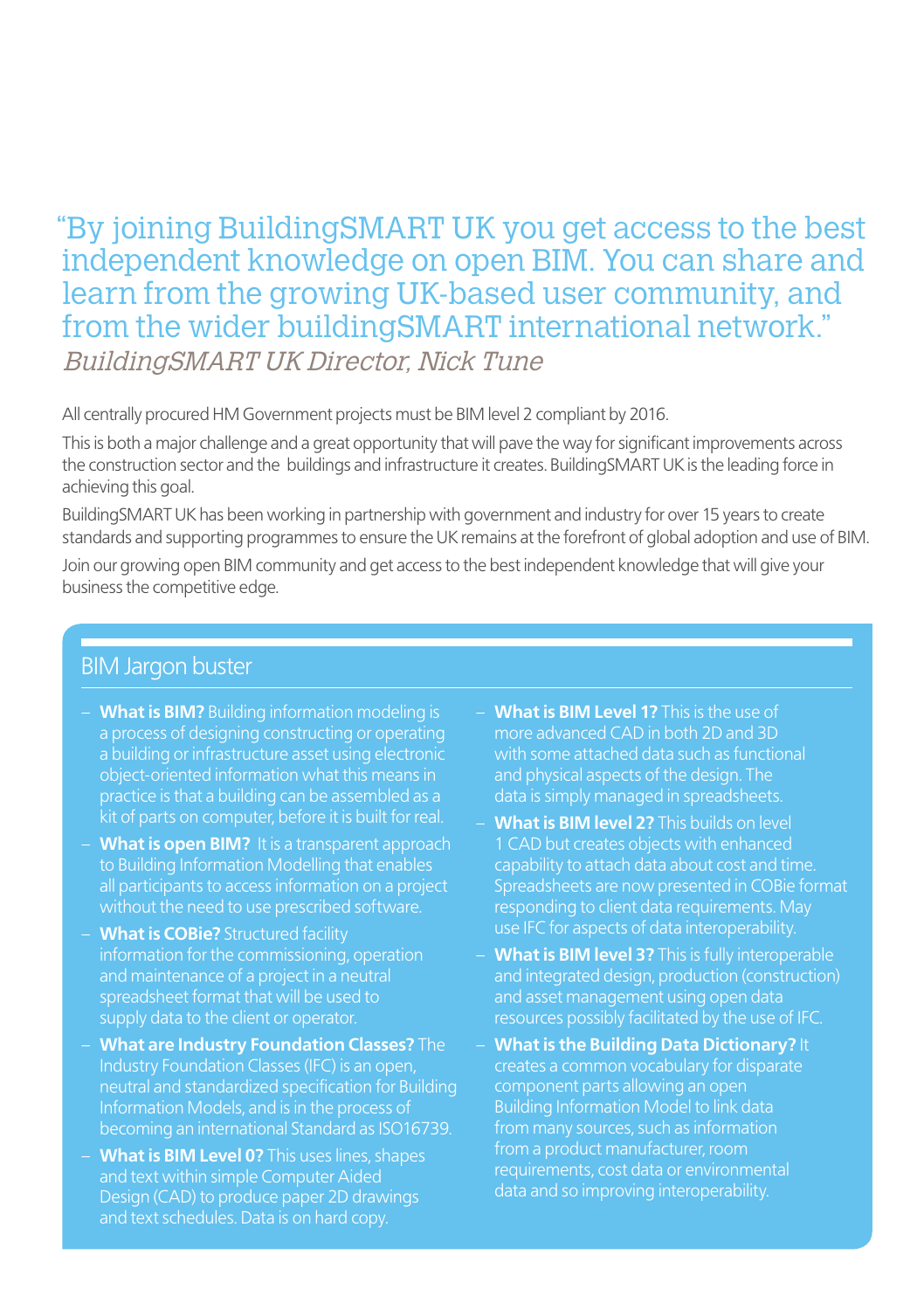

### What is BuildingSMART UK?

We develop standards, tools and training to ensure that the industry knows what open BIM is and how to use it effectively and openly to achieve greener, leaner and more efficient buildings and infrastructure in the UK.

BuildingSMART created the open Industry Foundation Classes (IFC) standard and building data dictionary, and are leading the development and roll out of COBie (Construction Operations Building Information Exchange) for level 2 UK BIM adoption.

We help new BIM users to identify pilots and deploy a partial BIM to gain familiarity. We encourage experienced users to continue their roll-out of BIM, extend its application and share their experiences.

BuildingSMART UK is part of the international BuildingSMART programme, with representation across Europe, North America, the Middle East, Far East and Australasia.

Members are plugged into a network of leading experts from around the world to define, develop and maintain open standards such as the IFCs and associated protocols to enable truly interoperable data exchange. These standards are moving towards full ISO recognition.



Mark Bew, Chairman of Government BIM Working Group



Nick Tune, BuildingSMART UK Director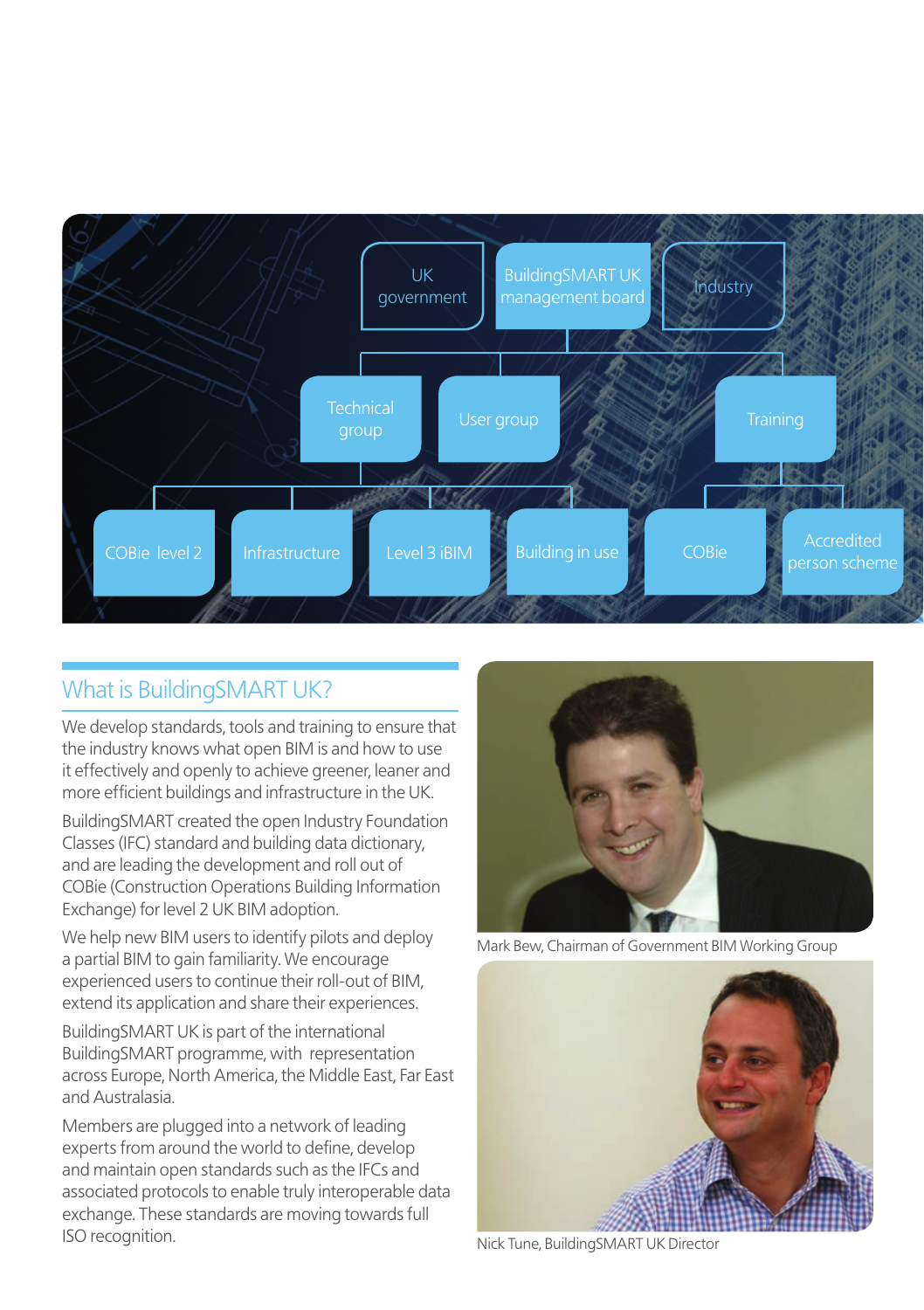

#### Join our open BIM community

By joining BuildingSMART UK, members become part of a community of organisations that are implementing collaborative and interoperable working practices around BIM.

Our activities cover all stages and functions of the construction cycle. We work together to creatively counter the silo mentality that is the industry's most significant obstacle.

#### **Membership benefits include:**

- Use of the BuildingSMART UK logo on your website and on bids to demonstrate your commitment to open BIM and best practice
- 25% discount on fast track training to BIM competency
- 25% discount on BuildingSMART UK accredited BIM designers, contractors and managers scheme
- Direct input into the development of UK standards and protocols
- Direct access to answering the government's technical requirements
- Discounted access to BRE/BuildingSMART UK BIM tools
- Access to world leading BIM experts
- Participation in technical and user groups (12 per year)
- Targeted BIM knowledge via technical bulletins (12 per year), newsletters (4 per year), webinars (4 per year) and the BuildingSMART websites (UK and international)
- Technical online forum and information hub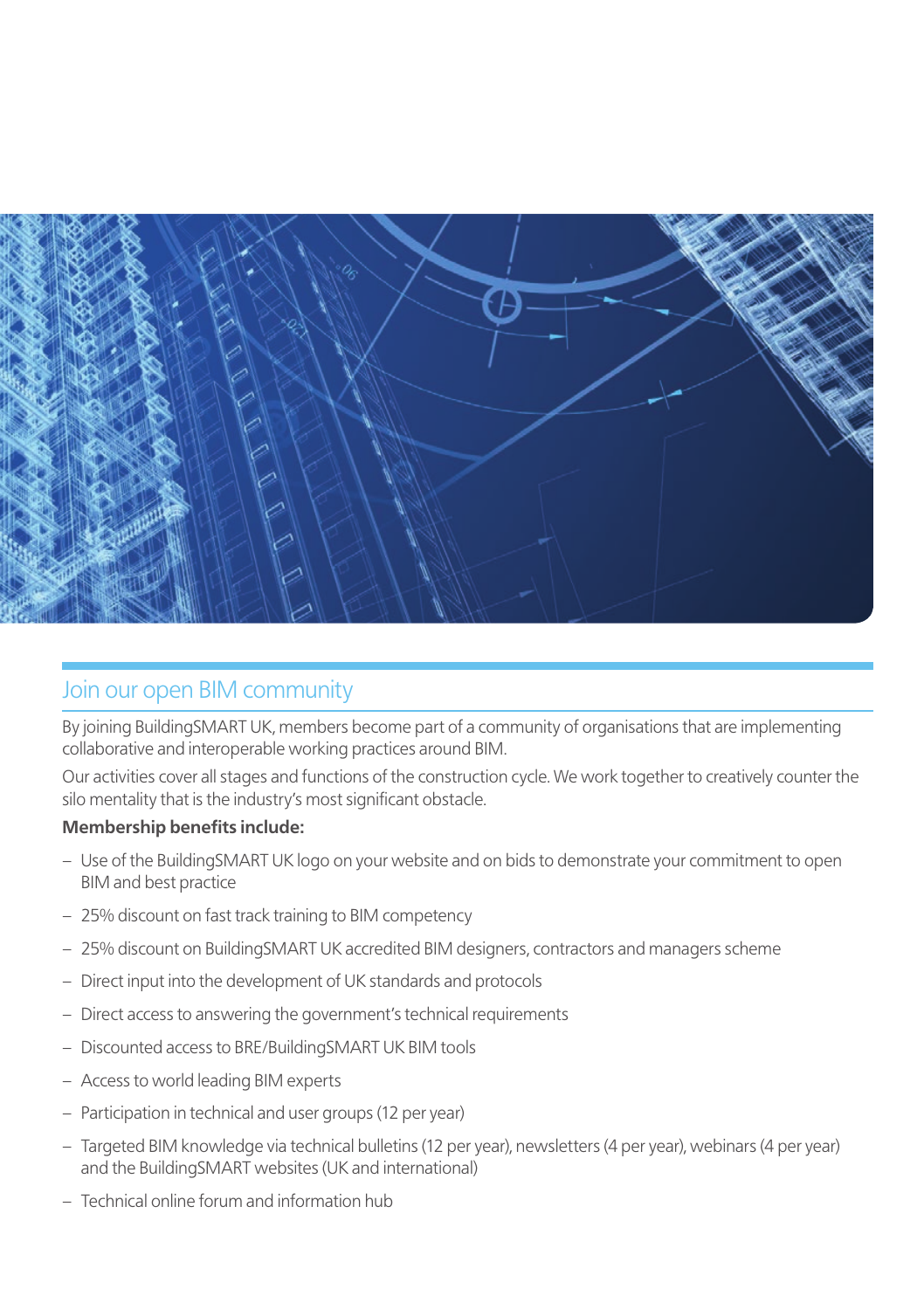# Membership form I would like to join BuildingSMART UK

| <b>Name</b>            |  |             |  |
|------------------------|--|-------------|--|
| Job title              |  |             |  |
| Organisation           |  |             |  |
| <b>Address</b>         |  |             |  |
|                        |  |             |  |
|                        |  |             |  |
| <b>Telephone</b>       |  |             |  |
| Email                  |  |             |  |
| <b>Business type</b>   |  |             |  |
| Number of<br>employees |  |             |  |
| <b>Signature</b>       |  | <b>Date</b> |  |

Please complete, scan and send the completed form to buildingsmart@bre.co.uk